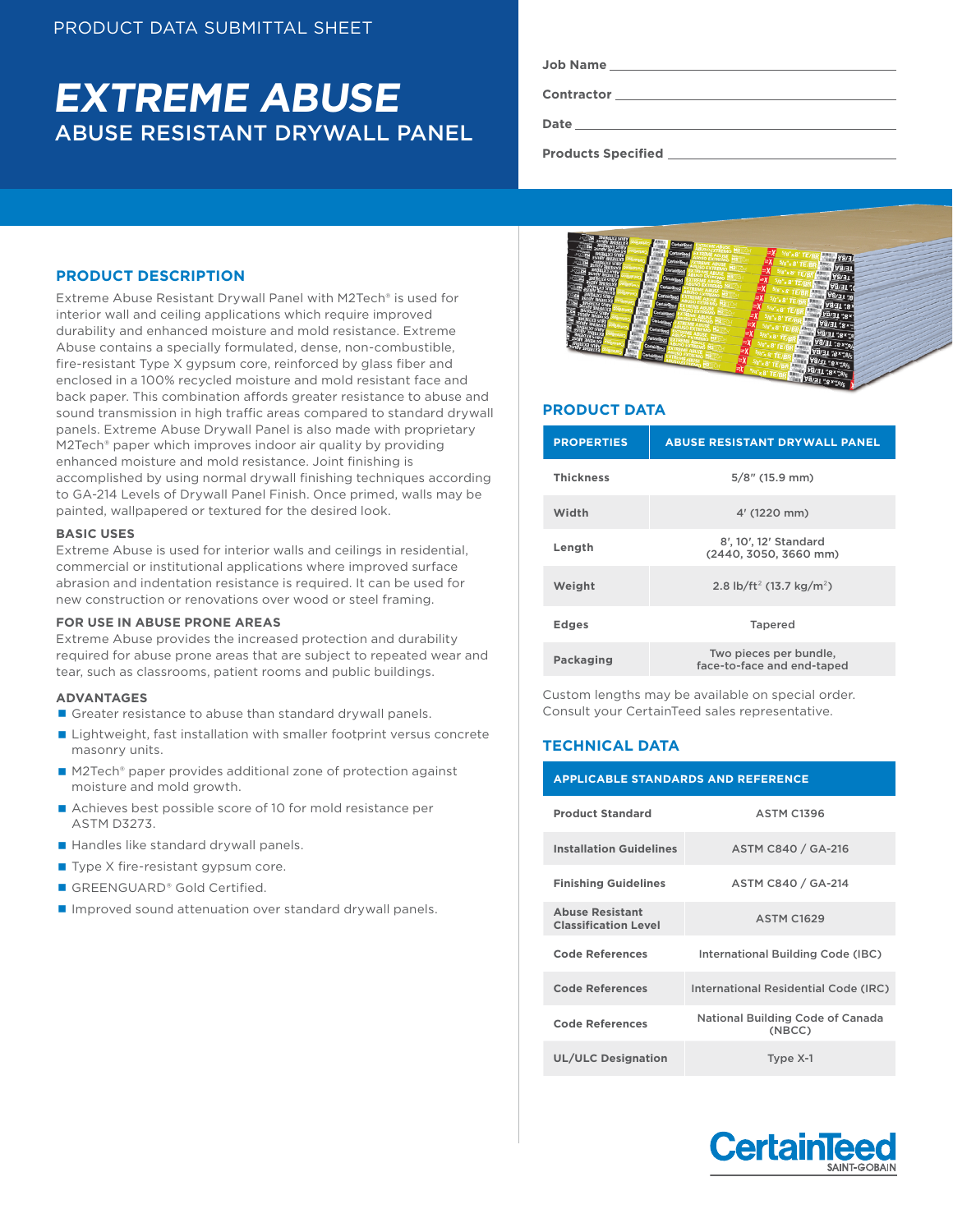| <b>PHYSICAL PROPERTIES</b>                        | 5/8" (15.9 MM) EXTREME ABUSE TYPE X              | <b>TEST METHOD</b>               |  |
|---------------------------------------------------|--------------------------------------------------|----------------------------------|--|
| Nominal Width                                     | 4' (1220 mm)                                     |                                  |  |
| <b>Standard Lengths</b>                           | 8' (2440 mm), 10' (3050 mm), 12' (3660 mm)       |                                  |  |
| <b>Face Surface</b>                               | Paper                                            | $\overline{\phantom{a}}$         |  |
| Weight - $\frac{1}{2}$ (kg/m <sup>2</sup> )       | 2.8 lb/ft <sup>2</sup> (13.7 kg/m <sup>2</sup> ) |                                  |  |
| <b>Edge Profile</b>                               | Tapered                                          |                                  |  |
| Surface Burning Characteristics - Flame Spread    | 15(0)                                            | ASTM E84 / UL 723 (CAN/ULC-S102) |  |
| Surface Burning Characteristics - Smoke Developed | 0(0)                                             | ASTM E84 / UL 723 (CAN/ULC-S102) |  |
| <b>Surface Burning Characteristics</b>            | Class A                                          | ASTM E84 / UL 723 (CAN/ULC-S102) |  |
| Combustibility                                    | Non-Combustible                                  | ASTM E136                        |  |
| <b>Mold Resistance</b>                            | 10 out of 10                                     | <b>ASTM D3273</b>                |  |
| <b>Surface Abrasion</b>                           | Level $3^*$                                      | <b>ASTM C1629 (ASTM D4977)</b>   |  |
| <b>Indentation Resistance</b>                     | Level 1                                          | ASTM C1629 (ASTM D5420)          |  |
| Soft Body Impact                                  | Level 2                                          | <b>ASTM C1629</b>                |  |
| Hard Body Impact                                  | Level 2                                          | <b>ASTM C1629</b>                |  |
| Nail Pull                                         | $\geq$ 87 lbf (387 N)                            | ASTM C473 (Method B)             |  |
| <b>Core Hardness - End</b>                        | $\geq$ 11 lbf (49 N)                             | ASTM C473 (Method B)             |  |
| Core Hardness - Edge                              | $\geq$ 11 lbf (49 N)                             | ASTM C473 (Method B)             |  |
| Flexural Strength - Parallel                      | $\geq$ 46 lbf (205 N)                            | ASTM C473 (Method B)             |  |
| Flexural Strength - Perpendicular                 | $\geq$ 147 lbf (654 N)                           | ASTM C473 (Method B)             |  |
| <b>Humidified Deflection</b>                      | $\leq$ 5/8" (16 mm)                              | ASTM C473                        |  |

\*Results are reflective of samples prepared with 1 coat primer and 1 coat semi-gloss latex paint

# **INSTALLATION**

### **LIMITATIONS**

- Where 5/8" (15.9 mm) Type C is specified to attain a fire resistance rating, Extreme Abuse cannot be substituted.
- Maximum framing spacing as per the International Building Codes and National Building Code of Canada recommended application standards and design listings.
- To reduce potential installation issues such as screw spin-out on lighter gauge studs, minimum of 20 gauge studs (0.0296 in. [0.752 mm] design thickness) are recommended.
- Avoid exposure to water or excessive moisture during transportation, storage, handling, during or after installation. Good design and construction practices that prevent water and moisture exposure of building products are the most effective strategy to avoid the growth of mold.
- Not recommended for exterior application.
- Extreme Abuse is not recommended for areas which will be continuously wet or subjected to high humidity such as tub and shower enclosures behind tile, saunas, steam rooms or public showers.
- Not recommended for continuous exposure to temperatures exceeding 125˚F (52˚C).
- Store indoors and off ground surface. Panels should be stacked flat with care taken to prevent sagging or damage to edges, ends and surfaces.
- Storing panels lengthwise leaning against the framing is not recommended.
- Panels should be carried, not dragged, to place of installation to prevent damaging finished edges.
- Cutting and scoring should be done from the face side.
- $\blacksquare$  In cold weather or during joint finishing temperatures within the enclosure should stay within the range of 50˚ to 95˚F (10˚ to 35˚C) and with sufficient ventilation to carry off excess moisture.